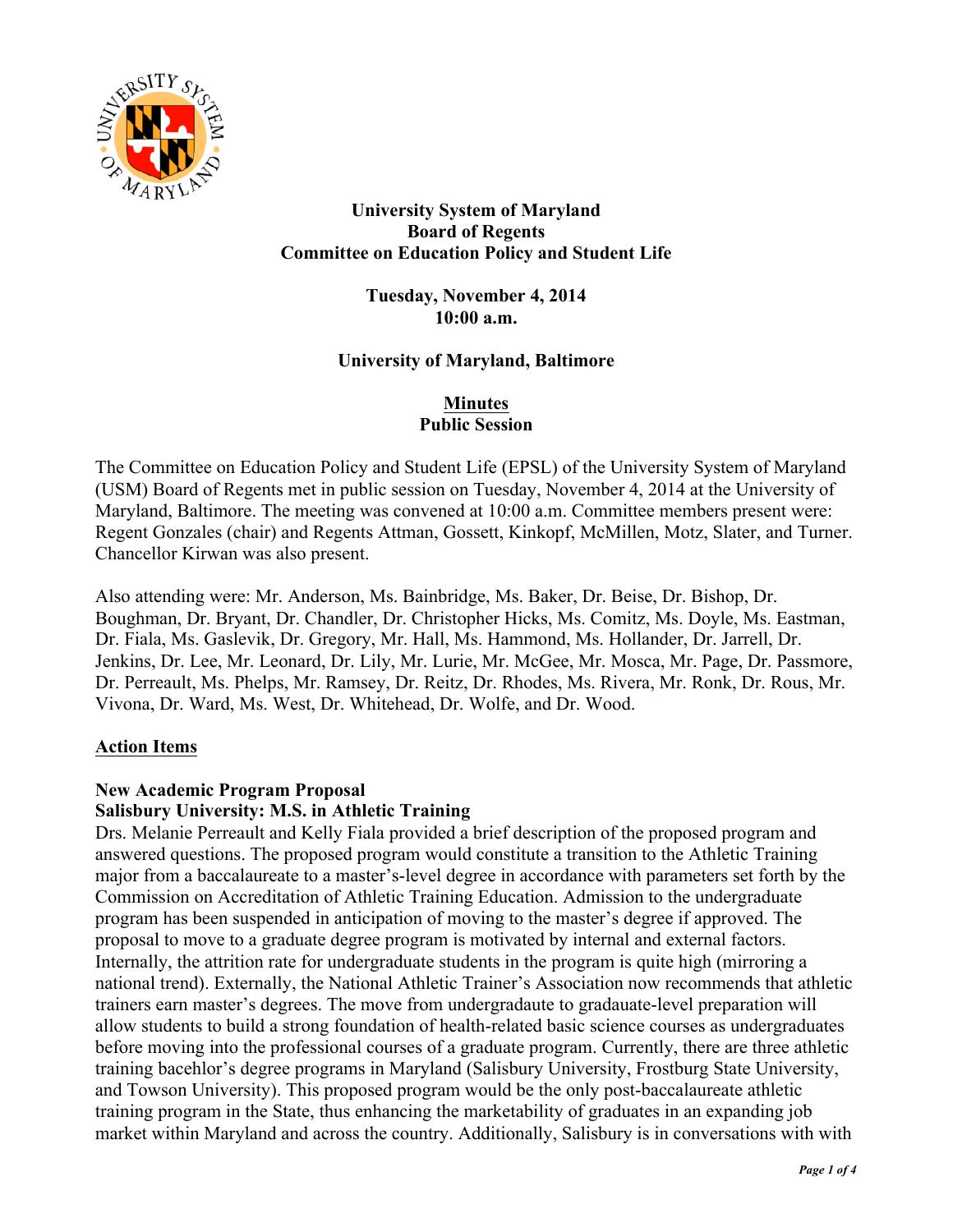the University of Maryland Eastern Shore where there is a Kinesiology bachelor's degree program, as it could be a good feeder for Salisbury's master's program if approved.

The Chancellor recommends that the Committee on Education Policy and Student Life recommend that the Board of Regents approve the proposal from Salisbury University for the Master of Arts in Athletic Training. The motion was moved by Regent Slater, seconded by Regent Turner, and unanimously approved.

# **Information Items**

# **Report on Opening Fall Enrollments**

Mr. Chad Muntz, USM Director of Institutional Research, presented this annual report, which provides a fall enrollment and full-time equivalent (FTE) estimate for the current fiscal year. Highlights of the report include:

- Fall 2014 headcount enrollment at USM campuses was 162,277 students, an increase of 8,959 over fall 2013. However, within this total enrollment number were several factors—some one-time occurrences—at play, including 1) slight growth at several traditional USM campuses; 2) a reorganization of the way UMUC reports enrollment for its online programs; and 3) an increase in new stateside enrollments at UMUC.
- Most of the growth is due to stateside administration of all online courses at UMUC. Excluding UMUC, USM's headcount enrollment grew by 0.2% over fall 2013.
	- o Six USM institutions (Bowie, Frostburg, Salisbury, UMBC, UMCP, & UMES) increased a combined 901 in headcount enrollment in fall 2014. However, most of the gains were offset by the decreases at Coppin, Towson, UB, and UMB.
- Total enrollment at the USM's Historically Black Institutions (HBIs) decreased for the third year in a row. Total enrollment fell by 0.4% from fall 2013 to 13,107 in fall 2014. Over the past five years, graduate enrollment grew slightly for five straight years from 2,228 in fall 2009 to 2,397 in 2014. In contrast, the undergraduate enrollment has decreased yearly for five years and is now a 10-year-low of 10,710. Much of the decline in USM HBI headcount was mostly attributable to the significant declines at Coppin State University.
- USM continues to increase full-time students at both the undergraduate and graduate levels.
- Overall, USM first-time, full-time students (freshmen) increased to 12,606 in fall 2014 (+160). Most of this growth was at UMUC. Frostburg, UMCP, and UMES also increased first-time, full-time undergraduate while the other campuses decreased.

Considering these and other factors outlined in the report, enrollment within the USM will remain steady.

## **Report on the Instructional Workload of the USM Faculty**

Dr. Ben Passmore, Assistant Vice Chancellor for Administration and Finance, presented this annual report, which provides institutional-level data on faculty activity/productivity at USM degreegranting institutions for 2013-2014. The data indicate that USM's research institutions are successfully meeting the goals set by BOR policy. Comprehensive institutions have, as a group, faced a greater challenge in meeting the goals, particularly with measures which do not consider appropriate exemptions. When a limited set of exemptions are considered, only one institution did not meet its targets. Many of these challenges are likely to be able to improve against targets over time. The results of faculty activity continue to be strong. The number of undergraduate and graduate degrees awarded rose rapidly in the past year. Students move through the system with a low time to an undergraduate degree and improved 4-year graduation rates. Non-instructional productivity (i.e.,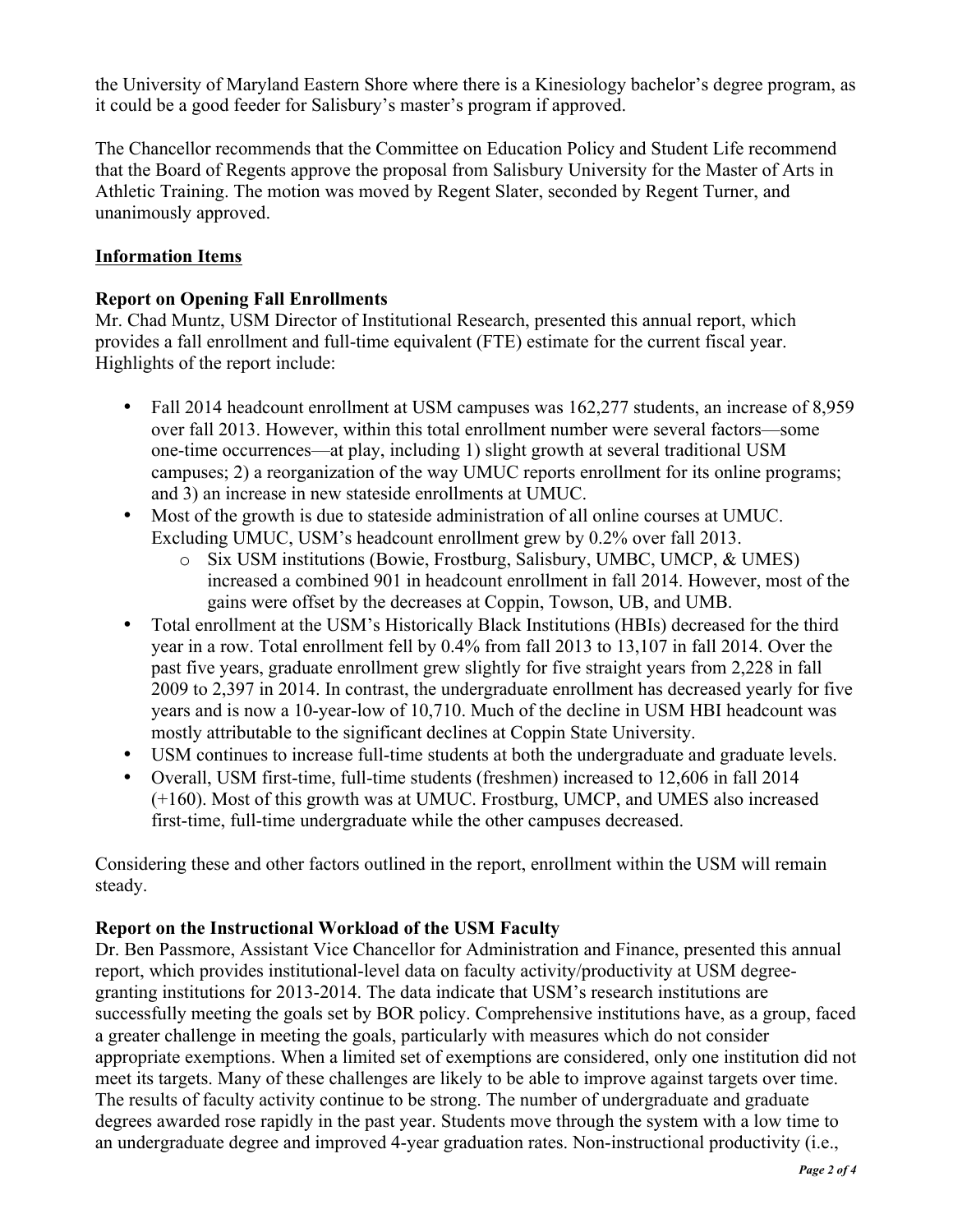scholarship and service) remains high. Finally, external research funding showed a small increase of 2% at over 1.1 billion dollars in the last year, the first increase in two years. There are indications that the activities measured within the report do not completely account for faculty members' instructional activities, as many are contributing to student success in ways other than teaching including, but not limited to, curriculum design, advising, and other important activities. This is being explored by a workgroup tasked with examining the current faculty workload reporting structure.

## **Update: Sexual Misconduct Policy and Initiatives**

Dr. Joann Boughman, Senior Vice Chancellor for Academic Affairs, and Mr. Zachary McGee, University System of Maryland Student Council (USMSC) President, updated the Committee on work that has been done since the passage of the System's Policy on Sexual Misconduct in June 2014. A USM Workgroup consisting of membership from all institutions and representing various stakeholder groups has been focused on the implementation challenges presented by the complex environment of statutory, regulatory, policy, and best practice models that are rapidly evolving. Institutions have been given a checklist to assist them as they work to ensure their policies/procedures are aligned to the new USM policy. The Workgroup is in the process of finalizing FAQs, and institutions have been asked to provide best practices that can be shared across the USM. Also, in September, the USM submitted a progress report/update to MHEC on our institutions' progress toward compliance with the USM policy. Dr. Boughman noted that although our institutions have been working hard on this issue for a while, many indicate an increase in workload as it pertains to issues around sexual misconduct. Additionally, the USMSC has been engaged in important work to address sexual misconduct from the student perspective. Mr. McGee, along with Mr. Patrick Ronk and Ms. Sydney Comitz, student government presidents from UMCP and UB, respectively, shared information regarding the student councils' participation in the "It's On Us" campaign and various other ways students are engaged in positively affecting campus culture as it pertains to sexual assault. The students' primary goals include raising awareness about sexual assault and relaying the importance of bystander intervention.

The regents commended the students and campus officials for the impressive and important work they are doing to implement all aspects of the policy and to begin changing the culture on campuses.

## **Intercollegiate Athletics Presentations by Division I Institutions**

The BOR Policy on Intercollegiate Athletics (V-2.10) requires institutions to submit reports on the academic and fiscal status of its athletics programs. Today, the Intercollegiate Athletics Workgroup and EPSL Committee combined, so institutional representatives could present to the Board in one meeting. In preparation for this meeting, institutions were given a set of topics to include in their opening remarks during the public session. Administrative and athletics department representatives from the Division I institutions (Coppin State University; Towson University; University of Maryland, Baltimore County; University of Maryland, College Park; and University of Maryland Eastern Shore) shared information and responded to questions pertaining to processes and procedures used to ensure the academic progress and success of student-athletes (including admissions and graduation data and APR scores), the academic integrity of athletic teams, fiscal matters, and fundraising.